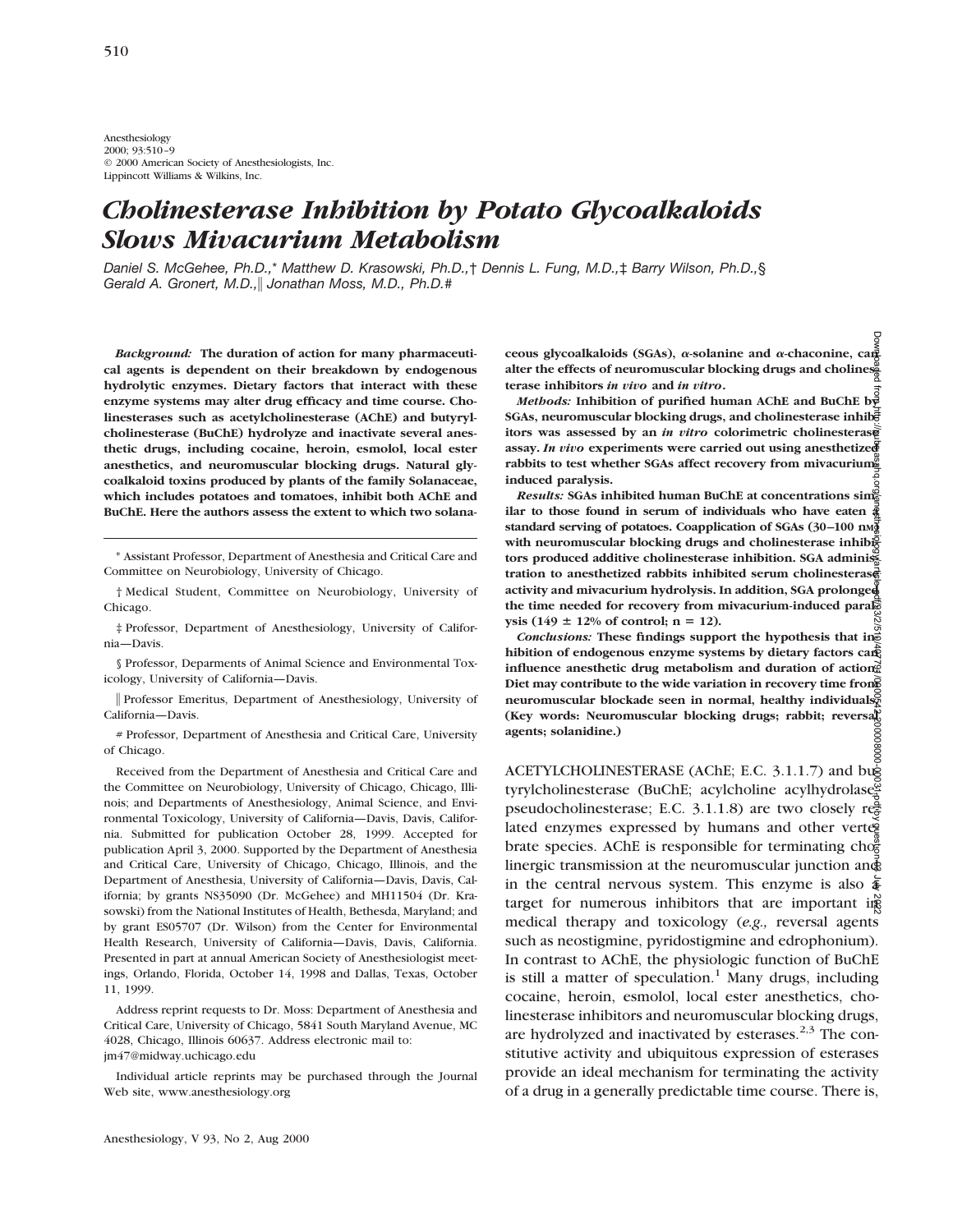however, significant variability in the time needed for recovery from neuromuscular blockade by esterase-metabolized drugs. Although diseases and genetic abnormalities can prolong recovery time dramatically, the variation in healthy patients is surprisingly high even without these complications. $4$  We hypothesized that dietary factors may contribute to this variability through the ingestion of compounds that interact with metabolic enzymes.

There are a number of naturally occurring BuChE and AChE inhibitors, including the solanaceous glycoalkaloids (SGAs), which are found in plants of the family Solanaceae such as potato, eggplant, and tomato. $5-7$  The main SGAs in potatoes are  $\alpha$ -solanine and  $\alpha$ -chaconine, both of which are triglycosides of solanidine, a steroidal alkaloid derived from cholesterol. SGAs have elicited concern about toxicity because among 5,000–10,000 known plant toxins, they alone inhibit both AChE and BuChE.8 Although SGAs are concentrated in potato sprouts, there are measurable levels in serum after ingestion of a standard serving of mashed potatoes; a serving of approximately 200–400 g results in serum SGA concentrations ranging from  $1-100$  nm.<sup>9-10</sup> The biological half-lives for  $\alpha$ -solanine and  $\alpha$ -chaconine are 11 and 19 h, respectively.5 In this study, *in vitro* assays of purified human AChE and BuChE activity were carried out in the presence of neuromuscular blocking drugs and SGAs to test the possible additive effects of these compounds. Because BuChE is primarily responsible for metabolizing the muscle relaxant mivacurium, animal studies were carried out to determine whether SGA administration could influence cholinesterase activity and recovery from mivacurium-induced paralysis.

## **Materials and Methods**

#### In vitro *Cholinesterase Activity Assays*

Human recombinant AChE (3-9 units/mg protein; Sigma, St. Louis, MO) was reconstituted in water, and aliquots were stored at  $-80^{\circ}$ C. The BuChE was Human Serum Cholinesterase P Behring (Behringwerke, Marburg, Germany). Serum Cholinesterase P is a concentrate of highly purified enzyme; one vial contains BuChE activity equivalent to that in 500 ml fresh normal human plasma. Enzyme activity rates were measured using a spectrophotometric  $assay<sup>11</sup>$  modified for use on a computerized 96-well microtiter plate reader.<sup>12,13</sup> Final assay volumes were 200  $\mu$ l, containing 170  $\mu$ l of reaction solution (100 mm phosphate buffer, pH  $7.4$ , 0.5 mm

 $\overline{5}$ Ë

dithionitrobenzoic acid). For AChE activity measurements, each well contained 1 mm acetylthiocholine (as substrate) along with 1 U/ml AChE. For BuChE activity measurements, each well contained 1 U/ml BuChE and 1 mM butyrylthiocholine. Spectrophotometric readings were performed every 3–5 min for a period of 30–60 min using a Bio-Rad Model 550 96-well microtiter plate reader (Bio-Rad Laboratories, Hercules, CA). All enzyme assays were carried out at room temperature. For both Downloaded from http://pubs.asahq.org/anesthesiology/article-pdf/93/2/510/407791/0000542-200008000-00031.pdf by guest on 03 July 2022enzymes, the accumulation of a yellow oxidation reacetion product was assessed as an increase in the absorbance of 405 nm light; this increased absorbance is directly proportional to the cholinesterase hydrolysis rate.<sup>11</sup> The slope of the absorbance–time relation was determined for each well, and the data from replicate. were averaged. Inhibition was determined as the percent decrease in the hydrolysis rate in the presence  $\overline{O}$ inhibitor compared with control. These values were plotted versus inhibitor concentration. In some cases, the slope of the absorbance–time relation was converted. to the rate of substrate hydrolysis using the following formula: Rate (moles/liter  $\times$  min<sup>-1</sup>) =  $\triangle$  absorbance  $\times$  $\min^{-1}/1.36 \times 10^{4.11}$  Inhibitors were allowed to preing cubate with the enzyme for at least 30 min before loading of substrate and measurement of activity; parallel control reactions were incubated for similar times. We tested the cholinesterase inhibitory effects of six neuromuscular blocking drugs (atracurium, *cis*-atracurium, mivacurium, pancuronium, rocuronium, and vecuronium $\tilde{\mathbf{\Sigma}}$ at concentrations ranging from 30 nm to 1 mm for all compounds. Three reversal agents were tested (edro $\mathcal{E}$ ) phonium, neostigmine, and pyridostigmine) at concen $\tilde{g}$ trations of 3 nm-1 mm. The two SGAs tested were  $\alpha$ -cha $\approx$ conine and  $\alpha$ -solanine at concentrations of 30 nm-100  $\mu\omega$ For each concentration–effect analysis, enzyme inhibition was determined for each decade concentration and three times each decade.  $\mathsf S$ 

## In vivo *Animal Studies*

The techniques used in this study were approved  $b_{\mathcal{R}}^{\infty}$ the Animal Care and Use Committee, University of California—Davis, Davis, California. Seventeen New Zealand white rabbits were used for data collection (weight range, 2.8–4.5 kg). Animals were not separated by gender in our studies because mivacurium sensitivity and recovery times did not differ between the seven male and 10 female animals used in our study. For the males *versus* females, we found 90.7  $\pm$  3.4% *versus* 88.4  $\pm$ 4.1% ( $P = 0.767$ ) for the extent of blockade and 913  $\pm$ 86 s *versus* 873  $\pm$  183 s (*P* = 0.85) for 50% recovery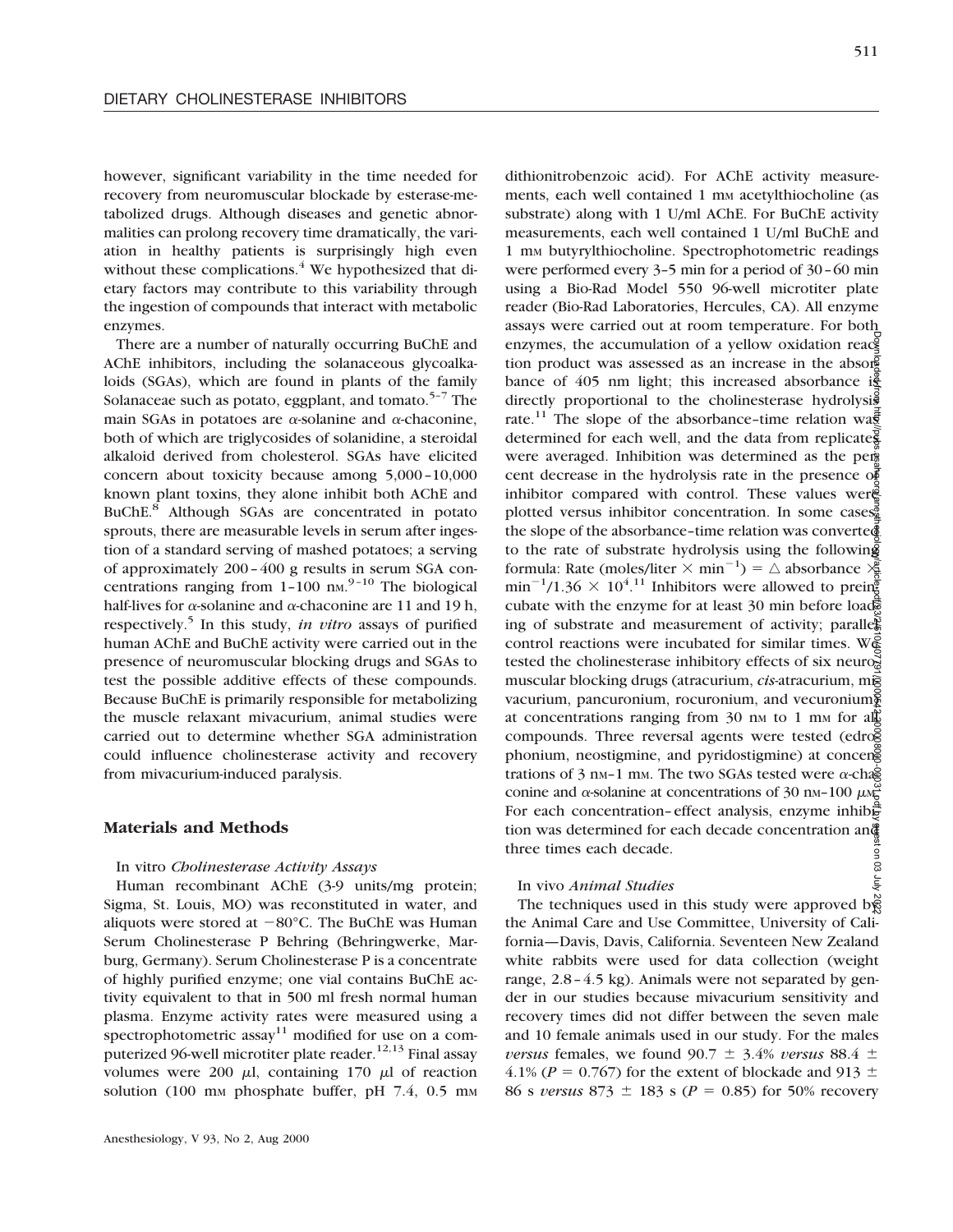times for males and females, respectively, after infusion of 27 nmol/kg mivacurium. Anesthesia was induced with intramuscular ketamine (150 mg), and maintained with intravenous pentobarbital (15–50 mg). After tracheal intubation, ventilation was controlled by a mechanical ventilator (Small Animal Respirator Pump, Harvard Apparatus Co., West Warwick, RI). Vital signs were monitored using a pulse oximeter (Nellcor, St. Louis, MO) on the shaved tail, electrocardiogram using needle microelectrodes, end-expired carbon dioxide (Datex, Madison, WI), and a rectal temperature probe (YSI, Yellow Springs, OH). Body temperature was adjusted when necessary to 37– 38°C by a heating pad. Catheters were placed in an ear vein and an artery for taking blood samples and administering drugs. Arterial blood pressure was transduced directly, and 1-ml arterial samples confirmed levels of carbon dioxide and oxygenation. Three-milliliter arterial samples were used for the mivacurium assay, and 3-ml arterial samples were used for cholinesterase determinations. After intubation, mivacurium (27 nmol/kg) was administered intravenously over a 30-s period. The time needed for recovery from mivacurium blockade was assessed by a supramaximal stimulation of the sciatic nerve at 2 Hz for 2 s, repeated every 12 s (train-of-four protocol).14 Gastrocnemius muscle contractions were measured using a force pressure transducer (Grass FT 03; Grass Instrument Co., Quincy, MA) attached to the severed Achilles tendon. Time to 50% recovery was defined as the interval between the end of mivacurium administration and the recovery to one half the control twitch contraction amplitude during the train-of-four stimulation. SGA (12  $\mu$ mol/kg) was infused for 20-60 min before subsequent mivacurium administrations. Each SGA treatment was preceded by atropine infusion  $(1.4 \mu \text{mol/kg}$  intravenously) to protect against autonomic reflex response. Control animals treated with atropine alone did not show differences in mivacurium recovery times. Mivacurium *ex vivo* degradation was blocked by drawing the arterial blood into a syringe containing echothiophate. Sampling protocol: After vital signs and twitch responses were stable, control samples were drawn for mivacurium and cholinesterase determinations. The first dose of mivacurium was given, then a mivacurium blood sample was drawn 5 min later. After recovery from mivacurium, solanine, chaconine, or saline was administered slowly over 1 h intravenously. Repeat mivacurium and cholinesterase samples were drawn, and mivacurium administration was repeated. The mivacurium administrations and sampling were repeated hourly until the animal deteriorated. Cholinesterase activity was assayed by the colorimetric method of Ellman *et al.*<sup>11</sup> modified for use with an automated microplate reader.

# *Mivacurium Assay*

Determination of serum mivacurium levels was modified from Cook *et al.*<sup>15</sup> The assay included measurement of trans-trans, cis-trans, and cis-cis isomers. We have reported only the trans-trans results because these had the highest measured levels in our assays and showed the clearest change in the presence of SGA. Briefly,  $\frac{2}{3}$ high-performance liquid chromatography-fluorescence detection method was used in which plasma samples are extracted by solid-phase extraction using C-18 columns. Then an internal standard is added to the extract, and the extract is injected onto a C-18 analytical column. Fluor rescence is measured using an excitation wavelength  $\overline{of}$ 235 nm with an emission wavelength of 320 nm. Peak area ratios are determined for standards and samples to calculate the concentration of mivacurium in plasm $\frac{3}{4}$ samples.

#### *Drugs and Reagents*

z and the settlem of the settlem of the settlem and the settlem in the settlem is the settlem of the settlem in the settlem in the settlem in the settlem in the settlem in the settlem in the settlem in the settlem in the s noted.  $\alpha$ -Solanine and  $\alpha$ -chaconine were both dissolved in 400  $\mu$ l of 100 mm HCl and made up to 2 ml with double distilled H<sub>2</sub>O as previously described.<sup>16</sup> Stoc $\ddot{\mathbb{R}}$ solutions of both glycoalkaloids (10 mm) were stored  $a\bar{g}$  $-20^{\circ}$ C and dissolved to working concentrations on the day of the experiment. Other drugs included edropho $\frac{1}{2}$ nium bromide, neostigmine bromide, pyridostigmine bromide, atracurium besylate (Tracrium 10 mg/ml, Burg roughs Wellcome Co., Research Triangle Park, NC),  $m\hat{g}$ vacurium chloride (Mivacron 2 mg/ml, Burroughs Well- $\ddot{\xi}$ come), pancuronium bromide (1 mg/ml, Gensi $\frac{3}{4}$ Laboratories Ltd., Irvine, CA), *cis*atracurium besylate (Nimbex 2 mg/ml, Glaxo Wellcome Inc., Research  $Tr\ddot{\tilde{b}}$ angle Park, NC), vecuronium bromide (Marsham Phare maceuticals Inc., Cherry Hill, NJ), and rocuronium bromide (Zemuron 10 mg/ml, Organon Inc., West Orange, NJ). Downloaded from http://pubs.asahq.org/anesthesiology/article-pdf/93/2/510/407791/0000542-200008000-00031.pdf by guest on 03 July 2022

#### *Statistical Analyses and Curve Fitting*

All determinations of enzyme rates were carried out in triplicate, and each experiment was repeated a minimum of three times. All data were averaged and plotted as mean  $\pm$  SEM. Relations between enzyme activity and inhibitor concentration were fit by a variant of the Hill equation (equation 1) to determine the inhibition parameters:

$$
R/R_{max} = 1 - (X^n/(IC_{50}^n + X^n))
$$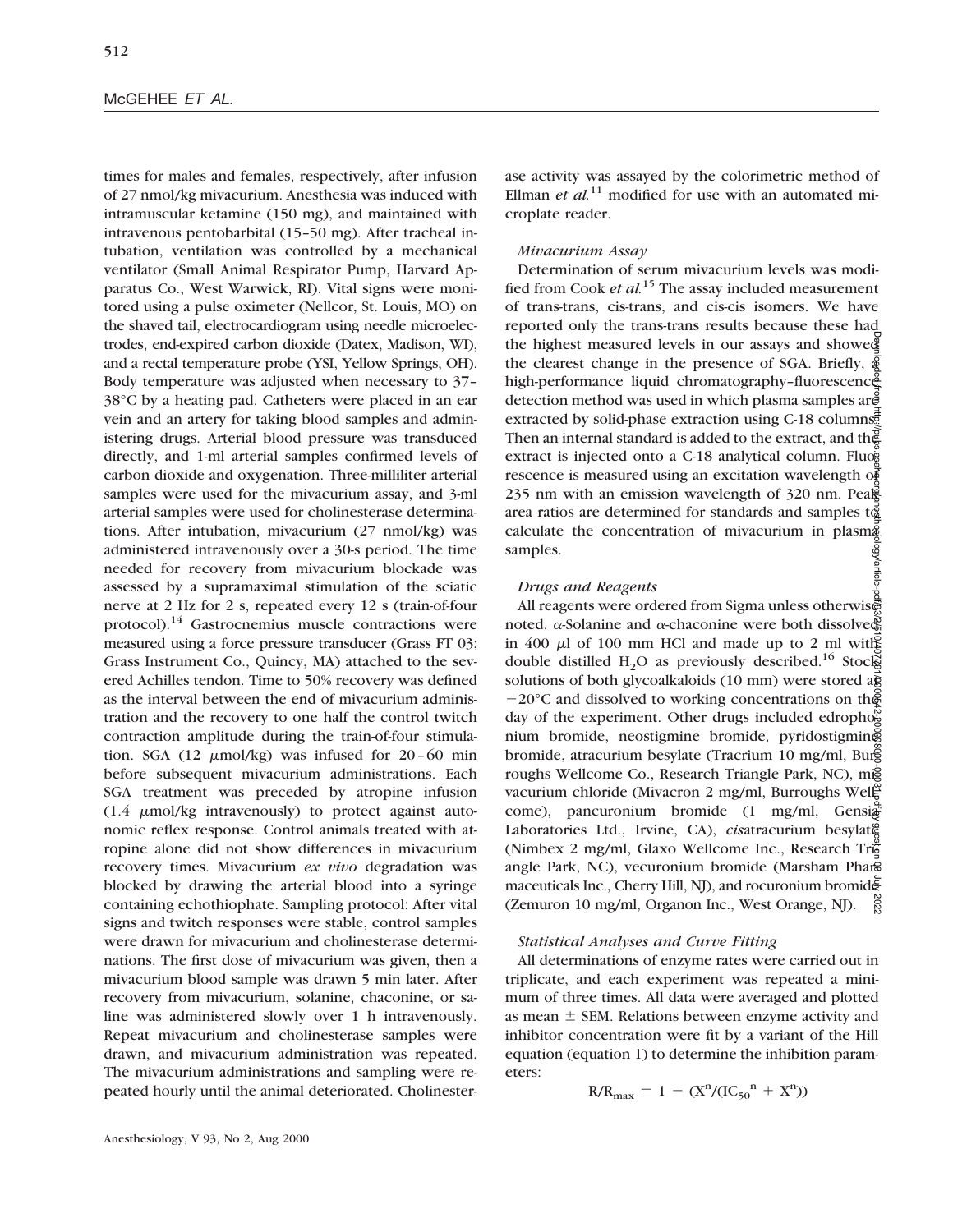where R and  $R_{\text{max}}$  are the rates of enzyme hydrolysis in the presence and absence of inhibitor, respectively; X is the inhibitor concentration; n is the Hill coefficient; and  $IC_{50}$  is the concentration that produces half-maximal inhibition. Data from each experiment were fit independently, and the Hill number,  $IC_{50}$ , and maximal inhibition for each inhibitor were pooled and are presented as mean  $\pm$  SEM in tables 1 and 2.

#### **Results**

In vitro *Inhibition of Acetylcholinesterase and Butyrylcholinesterase by Neuromuscular Blocking Drugs, Reversal Agents, and Solanaceous Glycoalkaloids*

Using purified human recombinant AChE and purified human plasma BuChE, we tested the inhibitory actions of the SGAs,  $\alpha$ -solanine and  $\alpha$ -chaconine, on AChE and BuChE activity. As shown in figure 1, both of the SGAs inhibit esterase activity but with much higher potency and efficacy for BuChE than AChE inhibition. Arrows in figure 1 denote the range of SGA concentrations that are present in serum of individuals after consumption of a standard serving of mashed potatoes  $(200-400 \text{ g})^{9,10}$ 

We then tested the effects of several drugs on BuChE and AChE activity, including six neuromuscular blocking drugs and three cholinesterase inhibitors. Tables 1 and 2 list the  $IC_{50}$ , Hill slope, and maximal inhibition values for

inhibition of AChE and BuChE activity by the 11 compounds analyzed in this study. Clinically relevant plasma concentrations and  $IC_{50}$  values from other studies are also listed for reference.

## *Interaction of Glycoalkaloids with Other Inhibitors of AChE and BuChE*

Next, we tested whether the inhibition of AChE or BuChE produced by the glycoalkaloids is additive, less than additive, or perhaps synergistic with that produce $\tilde{\mathbb{F}}$ by the reversal agents or neuromuscular blocking drugs. These tests were designed to mimic the types of interactions that are possible *in vivo.* For AChE inhibition, we determined detailed concentration–response curves for atracurium, *cis*atracurium, edrophonium, neostigmine, pancuronium, pyridostigmine, and vecuronium in the presence or absence of 1  $\mu$ m  $\alpha$ -solanine or 1  $\mu$ m  $\alpha$ -chaconine. The SGA concentrations chosen were in the range of IC<sub>10</sub>, to help resolve changes in the inhibitor effects of the other drugs. In all cases, analysis revealed that the inhibition produced by the glycoalkaloids was either additive or less than additive with the inhibition produced by the reversal agents or neuromuscular blocking drugs. In no case did we see evidence of synergism Downloaded from http://pubs.asahq.org/anesthesiology/article-pdf/93/2/510/407791/0000542-200008000-00031.pdf by guest on 03 July 2022

In a manner similar to that for BuChE inhibition,  $w\ddot{\hat{e}}$ determined concentration-response curves for atracurium, neostigmine, pancuronium, pyridostigmine $\frac{3}{2}$ rocuronium, and vecuronium in the presence or absence

| Table 1. Acetylcholinesterase Inhibition by Neuromuscular Antagonists, Reversal Agents, and Potato Glycoalkaloids |  |  |
|-------------------------------------------------------------------------------------------------------------------|--|--|
|-------------------------------------------------------------------------------------------------------------------|--|--|

| Drug                      | $IC_{50}$ ( $\mu$ M) | Hill           | Maximal Inhibition | Plasma Concentration $(\mu M)$<br>[Reference] | $IC_{50}$ ( $\mu$ M), Other Studies<br>[Reference] |
|---------------------------|----------------------|----------------|--------------------|-----------------------------------------------|----------------------------------------------------|
| Neuromuscular antagonists |                      |                |                    |                                               |                                                    |
| Atracurium                | $13 \pm 1.0$         | $1.6 \pm 0.2$  | $58.2 \pm 2.5\%$   | $0.31 - 0.15$ [26,27]                         | 340 [33]                                           |
| cis-Atracurium            | $8.4 \pm 2.1$        | $1.3 \pm 0.2$  | 66.7 $\pm$ 9%      | $0.16 - 1.1$ [28]                             |                                                    |
| <b>Mivacurium</b>         | No activity          |                |                    | $0.0018 - 0.73$ [2,3]                         |                                                    |
| Pancuronium               | $39 \pm 5.0$         | $1.2 \pm 0.1$  | $94.6 \pm 4.6\%$   | $0.29 - 5.0$ [26]                             | $0.15 - 0.30$ [33-35]                              |
| Rocuronium                | $74 \pm 2.0$         | $1.9 \pm 0.1$  | $49.1 \pm 0.8\%$   | 1.4-8.2 [29,30]                               | $>100$ [36]                                        |
| Vecuronium                | $7.8 \pm 4.0$        | $0.8 \pm 0.2$  | $83.1 \pm 1.3\%$   | $0.37 - 11.0$ [26]                            | $6.6 \times 10^{-5}$ [33]                          |
| Reversal agents           |                      |                |                    |                                               |                                                    |
| Edrophonium               | $2.2 \pm 0.1$        | $1.3 \pm 0.1$  | $93.0 \pm 1.5\%$   | 60 [31]                                       | $0.31 - 16.0$ [37]                                 |
| Neostigmine               | $0.0086 \pm .0009$   | $1.0 \pm 0.1$  | $91.3 \pm 2.2\%$   | 0.0033-0.016 [32]                             | $0.047$ [37]                                       |
| Pyridostigmine            | $0.12 \pm 0.01$      | $1.1 \pm 0.1$  | $96.0 \pm 1.3\%$   | $0.12 - 0.24$ [32]                            | $0.71$ [37]                                        |
| Glycoalkaloids            |                      |                |                    |                                               |                                                    |
| Chaconine                 | $17 \pm 2.0$         | $1.9 \pm 0.03$ | $67.3 \pm 0.4\%$   | $0.0032 - 0.13$ [9,10]                        | $6.0$ [21]                                         |
| Solanine                  | $14 \pm 1.0$         | $1.5 \pm 0.1$  | $76.8 \pm 2.7\%$   | $0.0032 - 0.13$ [9,10]                        | No inhibition [20]<br>37.0 [21]                    |

 $IC_{50}$  = concentration that inhibits acetylcholinesterase to 50% of the maximal inhibition by the drug; Hill = the Hill coefficient from equation 1 (see Methods); Maximal inhibition = the percentage of control activity remaining at the highest inhibitor concentration, determined by the plateau of the concentration–effect relationship; Plasma concentration = for the neuromuscular antagonists and reversal agents, these are plasma concentrations achieved during paralysis or cholinesterase inhibition, respectively, in human subjects. The glycoalkaloid plasma concentrations are those found after a normal serving of potato  $(200 - 400 \text{ a})$ .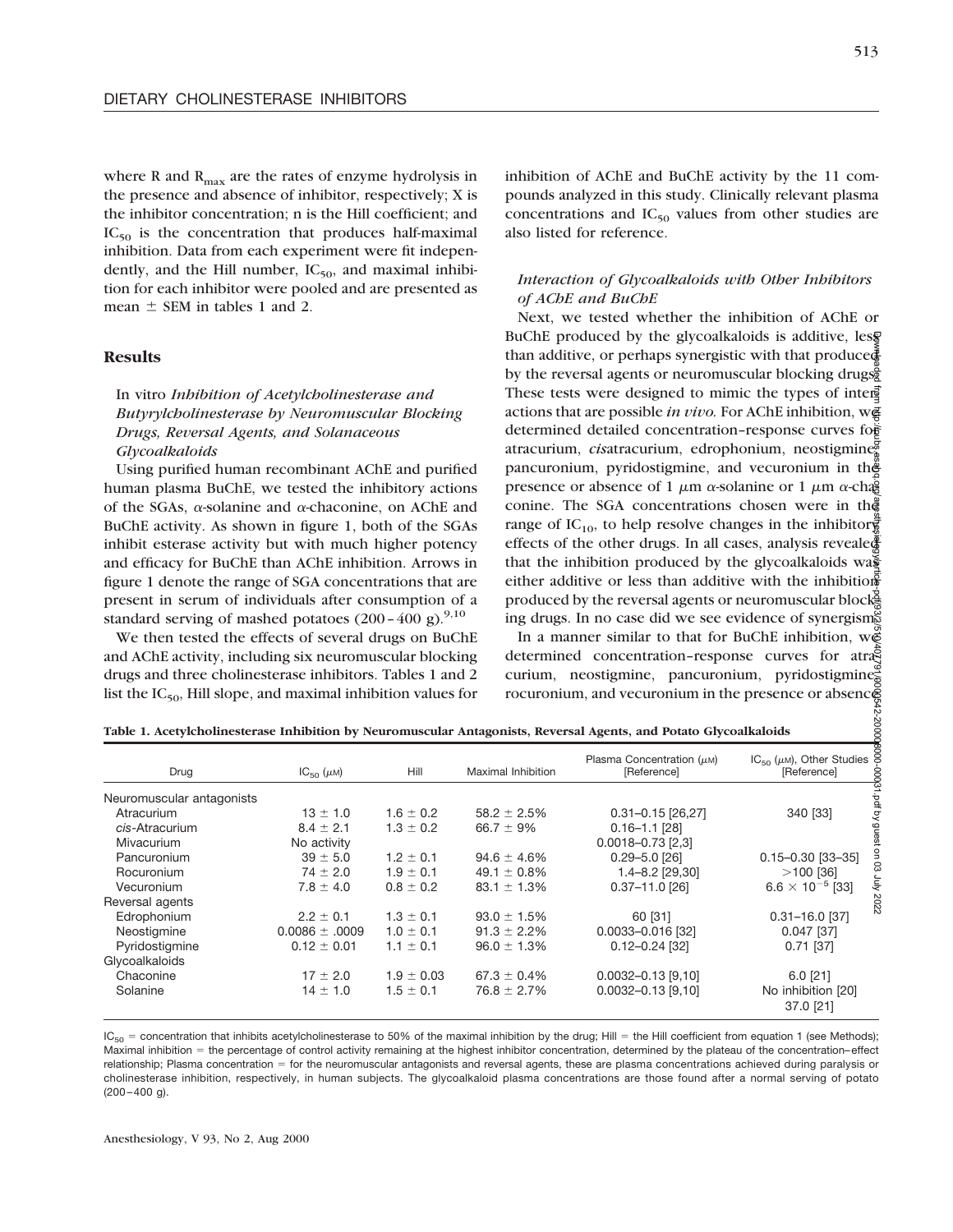| Drug                      | $IC_{50}$ ( $\mu$ M) | Hill          | Maximal Inhibition | Plasma Concentration $(\mu\text{M})$<br>[Reference] | $IC_{50}$ ( $\mu$ M) Other Studies<br>[Reference] |
|---------------------------|----------------------|---------------|--------------------|-----------------------------------------------------|---------------------------------------------------|
| Neuromuscular antagonists |                      |               |                    |                                                     |                                                   |
| Atracurium                | $57 \pm 8$           | $1.7 \pm 0.2$ | $56.1 \pm 7.5\%$   | $0.31 - 0.15$ [26,27]                               | 120-330 [33]                                      |
| cis-Atracurium            | No activity          |               |                    | $0.16 - 1.1$ [28]                                   |                                                   |
| Mivacurium                | No activity          |               |                    | $0.0018 - 0.73$ [2,3]                               |                                                   |
| Pancuronium               | $0.69 \pm 0.05$      | $1.0 \pm 0.1$ | $94.1 \pm 1.8\%$   | $0.29 - 5.0$ [26]                                   | $0.083 - 0.27$ [33]                               |
| Rocuronium                | $20 \pm 9$           | $0.9 \pm 0.1$ | $86.1 \pm 10\%$    | 1.4-8.2 [29,30]                                     |                                                   |
| Vecuronium                | $1.3 \pm 0.3$        | $0.8 \pm 0.1$ | $92.6 \pm 4.3\%$   | $0.37 - 11.0$ [26]                                  | $0.69 - 4.5$ [33]                                 |
| Reversal agents           |                      |               |                    |                                                     |                                                   |
| Edrophonium               | >1000                |               |                    | 60 [31]                                             | 290-1300 [37]                                     |
| Neostigmine               | $0.14 \pm 0.01$      | $1.1 \pm 0.1$ | $96.5 \pm 1.2\%$   | 0.0033-0.016 [32]                                   | $0.19$ [37]                                       |
| Pyridostigmine            | $7.7 \pm 0.4$        | $1.1 \pm 0.1$ | $96.7 \pm 2.2\%$   | $0.12 - 0.24$ [32]                                  | $2.2$ [37]                                        |
| Glycoalkaloids            |                      |               |                    |                                                     |                                                   |
| Chaconine                 | $0.066 \pm 0.001$    | $1.1 \pm 0.1$ | $92.8 \pm 2.1\%$   | $0.0032 - 0.13$ [9,10]                              | $1.2$ [16]                                        |
| Solanine                  | $0.17 \pm 0.02$      | $1.0 \pm 0.1$ | $91.5 \pm 1.6\%$   | $0.0032 - 0.13$ [9,10]                              | $5.2$ [16]                                        |

**Table 2. Butyrylcholinesterase Inhibition by Neuromuscular Antagonists, Reversal Agents, and Potato Glycoalkaloids**

IC<sub>50</sub> = the concentration that inhibits acetylcholinesterase to 50% of the maximal inhibition by the drug; Hill = the Hill coefficient from equation 1 (see Methodsj<del>y</del><br>Maximal inhibition = the percentage of control activ relationship; Plasma concentration = for the neuromuscular antagonists and reversal agents, these are plasma concentrations achieved during paralysis or cholinesterase inhibition, respectively, in human subjects. The glycoalkaloid plasma concentrations are those found after a normal serving of potato (200–400 g).

of 10 nm  $\alpha$ -chaconine, 30 nm  $\alpha$ -chaconine, 30 nm  $\alpha$ -solanine, or 100 nm  $\alpha$ -solanine. These concentrations of glycoalkaloids were chosen because they produced measurable BuChE inhibition and are known to be present in human plasma after normal potato consumption. $9,10$  As with AChE inhibition, the glycoalkaloids produced only additive or less than additive inhibition with the reversal agents or neuromuscular blocking drugs, with no synergistic effects noted at any glycoalkaloid concentration. Figure 2 shows representative data from the interaction studies, demonstrating that coapplication of nanomolar concentrations of  $\alpha$ -solanine or  $\alpha$ -chaconine have an additive effect on both neostigmine and pancuronium inhibition of BuChE.

# In vivo *Effect of SGAs on Recovery from Mivacurium Neuromuscular Blockade*

We tested the physiologic relevance of our *in vitro* observations by examining SGA effects in an animal model. To determine whether SGA administration can affect recovery from mivacurium-induced paralysis, a rabbit model was used because of the sensitivity of the species to mivacurium. $17$  In addition, rabbit cholinesterases are reported to be sensitive to the toxic effects of both  $\alpha$ -solanine and  $\alpha$ -chaconine.<sup>18</sup> In our experiments, SGA administration was preceded by atropine infusion (0.4 mg intravenously) to protect against autonomic effects. Under these conditions, the rabbits maintained stable pulse, blood pressure, and body temperature throughout the experiments.

Infusion of mivacurium  $(12 \text{ nmol/kg})$  resulted in  $\frac{2}{9}$ highly consistent degree of paralysis among the animals tested (93  $\pm$  1.7% of control twitch contraction), confirming the reproducibility of our measurements and the validity of this animal model. The influence of SGA ad-



**Fig. 1. Solanaceous glycoalkaloids (SGAs) inhibit human acetylcholinesterase (AChE) and butyrylcholinesterase (BuChE). The effects of varied SGA concentrations on the hydrolytic activity of human AChE (solid symbols) and BuChE (open symbols) are shown. Substrate hydrolysis activity was normalized and is presented as percentage of control. Inhibition by both** <sup>a</sup>**-solanine (circles) and** <sup>a</sup>**-chaconine (triangles) was concentrationdependent. Arrows denote the range of serum SGA levels after** potato consumption.<sup>9,10</sup> Data points are mean  $\pm$  SEM of at least **five experiments for each concentration. Determinations within each experiment were carried out in triplicate. Error bars not visible are within symbol size.**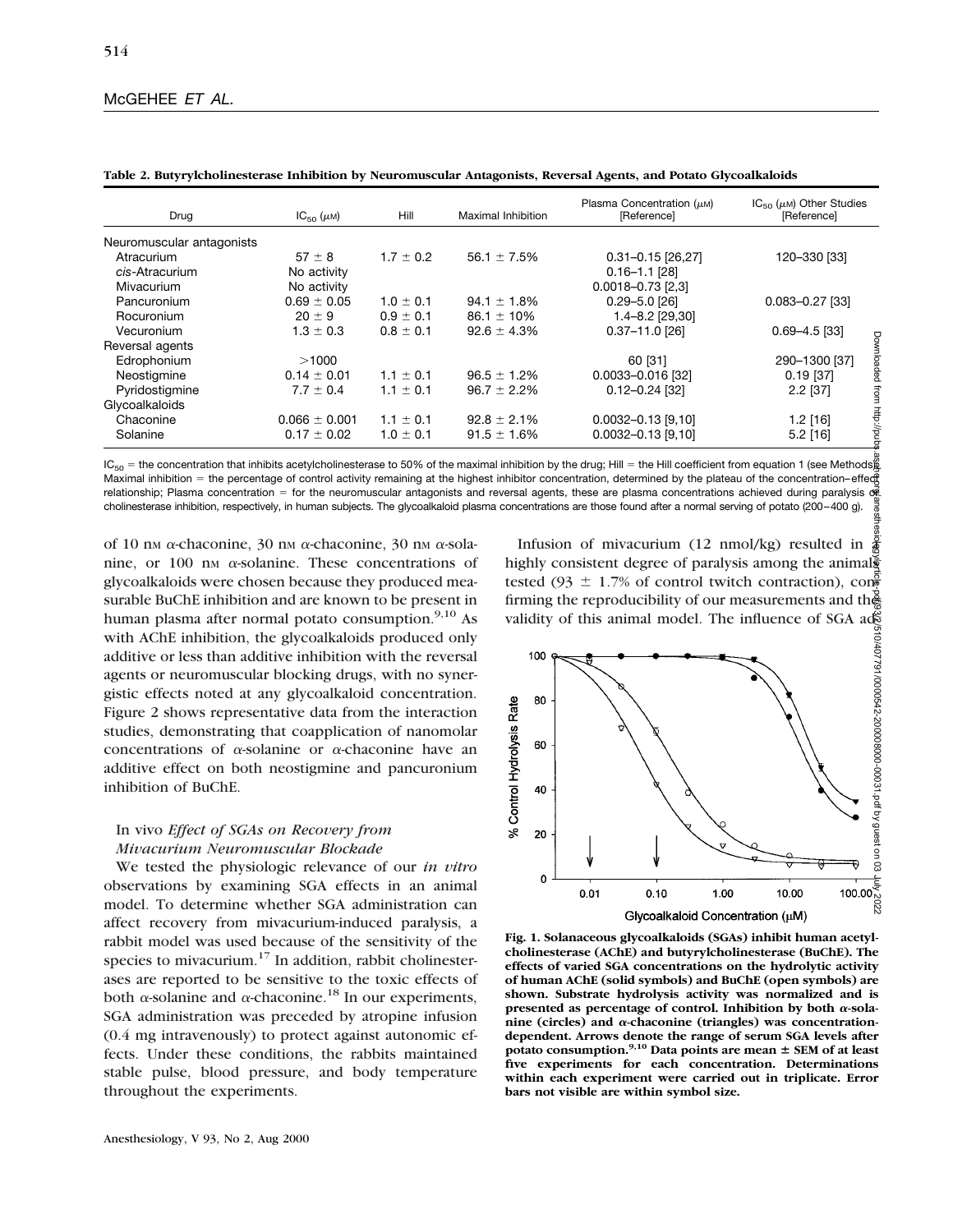**Fig. 2. Coapplication of low concentrations of solanaceous glycoalkaloids (SGAs) with either neostigmine or pancuronium results in additive inhibition of butyrylcholinesterase (BuChE) activity. (***A* **and** *B***) Effect of neostigmine on BuChE activity in the absence (filled symbols) and presence of either 100 nM** <sup>a</sup>**-solanine**  $(A,$  open symbols) or 30 nm  $\alpha$ -chaconine **(***B***, open symbols). (***C* **and** *D***) Effect of pancuronium on BuChE activity in the absence (filled symbols) and presence of** either 100 nm  $\alpha$ -solanine  $(C,$  open sym $b$ ols) or 30 nm  $\alpha$ -chaconine (*D*, open sym**bols**). Data points are mean  $\pm$  SEM of at **least three experiments, with each determination carried out in triplicate. Arrows denote the range of clinically relevant serum concentrations (see table 2 for references). Error bars not visible are within symbol size.**



ministration on the recovery from mivacurium-induced paralysis was correlated with serum mivacurium levels and cholinesterase activity, which were measured from blood sampled at intervals throughout several trials. Figure 3A illustrates the relation between the measured mivacurium levels in arterial blood and the time needed for 50% recovery from paralysis (see Methods). Despite the anticipated variation among individual animals, the positive correlation indicates that the serum levels of mivacurium correlate with the pharmacodynamic endpoint of recovery from neuromuscular blockade ( $P$  < 0.05).

To test whether rabbit plasma cholinesterase activity was influenced by SGA administration in our model system, 12- $\mu$ mol/kg doses of either  $\alpha$ -solanine or  $\alpha$ -chaconine were administered intravenously. As shown in figure 3B, the plasma cholinesterase activity decreased in all three of the SGA-treated animals that had measurable plasma cholinesterase.

In light of these findings, we hypothesized that the serum level of mivacurium would be higher after coadministration of mivacurium and SGAs than that measured after mivacurium administration alone. To test this, mivacurium assays were carried out on arterial blood samples collected in the presence and absence of SGAs (see Methods). As shown in figure 3C, mivacurium levels were elevated in those rabbits that received a coinjection of SGAs ( $n = 3$ ;  $P < 0.05$ ). These findings are consistent with the idea that inhibition of serum cho $\frac{5}{3}$ linesterases by SGAs can impede the breakdown of drugs hydrolyzed by cholinesterase, such as mivacurium.

To investigate SGA influence on the action of mivacurium, we tested the time needed for recovery from mivacurium-induced neuromuscular blockade. Anes thetized rabbits were given single doses of mivacurium  $(27 \text{ nmol/kg}$  intravenously) and monitored by supramaximal stimulation of the sciatic nerve at 2 Hz for 2  $\frac{8}{9}$ every 12 s for 1 h (see Methods). Figure 4A shows and example of the twitch contraction data from a rabbi $\bar{F}$ tested after mivacurium infusion (solid symbols). After recovery,  $\alpha$ -chaconine (12  $\mu$ mol/kg intravenously) was administered, and 30 min later, the mivacurium paralysis protocol was repeated. As illustrated, the time needed for recovery was prolonged after SGA pretreatment. In control animals, successive mivacurium trials yielded slightly faster 50% recovery times (figs. 4B and 4C). After administration of either  $\alpha$ -solanine or  $\alpha$ -chaconine, there was a significant prolongation in recovery times (figs. 4B and 4C). Data shown in figure 4C were averaged from observations made during different time intervals after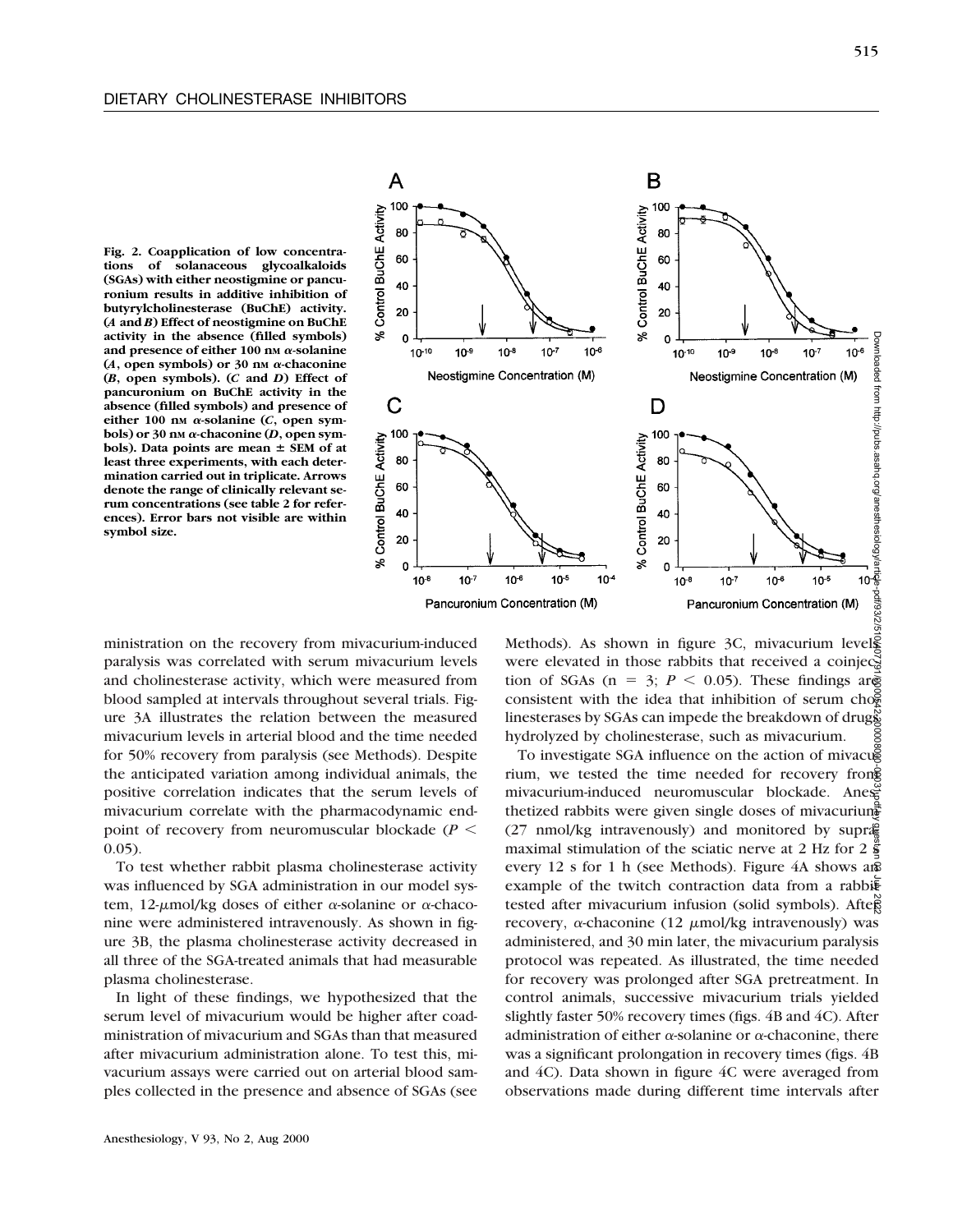

SGA administration ( $P < 0.01$  at 200 and 300 min after SGA administration). These data illustrate that SGAs can alter mivacurium hydrolysis rates *in vivo*.

#### **Discussion**

The use of purified human AChE and BuChE enabled the assessment of the sensitivity of these enzymes to **Fig. 3. Serum mivacurium levels correlate with neuromuscular blockade. Solanaceous glycoalkaloid (SGA) administration inhibits serum cholinesterase and increases serum mivacurium levels. (***A***) Levels of the trans-trans isomer of mivacurium were determined in 14 rabbits. Each value is the mean of triplicate determinations. Mivacurium levels are plotted versus the time needed for 50% recovery of twitch amplitude after mivacurium administration. Animals with higher mivacurium levels showed** longer recovery times ( $r^2 = 0.39$ ; dashed line is 95% confidence **interval;**  $P \leq 0.05$ . (*B*) Three animals with measurable serumal **cholinesterase activity showed decreases after SGA administration. Blood samples from two other animals had basal cholinesterase activity near the lower limit of detection (not shown). (***C***) Mivacurium trans-trans isomer levels were determined in blood** samples collected after two consecutive mivacurium adminis **trations (10 min after each mivacurium infusion). All data were** normalized to the serum levels after the first mivacurium ad<sup> $\bar{g}$ </sup> **ministration. Striped bars indicate the percent change in mivacurium levels after the second administration under control conditions (***left***) and with coadministration of SGA (***right;*  $*P < 0.05$  relative to initial determinations, paired *t* test; n **7 animals).**

Š

inhibition by SGAs and of several neuromuscular block- $\frac{1}{2}$ ing drugs and reversal agents. Physiologically relevant substrates, acetylthiocholine and butyrylthiocholine, were used for these experiments to assess the inhibitor effects of these compounds. Our findings are in close agreement with those of other laboratories; the enzyme inhibition correlates well with clinically relevant concentrations of these agents<sup>19</sup> (tables 1 and 2). trations of these agents<sup>19</sup> (tables 1 and 2).

## *Acetylcholinesterase Inhibition*

The reversal agents edrophonium, neostigmine, and pyridostigmine produced potent and efficacious inhibig tion of the AChE hydrolysis rate, as reported previously and as expected from their clinical use as AChE inhibitors (table 1). In addition, atracurium and vecuronium also had IC<sub>50</sub> values for AChE activity within the clini cally relevant plasma concentration range. Similar  $t\ddot{\delta}$ results from other studies,<sup>20,21</sup> the glycoalkaloids  $\alpha$ -sola<sup>3</sup> nine and  $\alpha$ -chaconine had IC<sub>50</sub> values for AChE several orders of magnitude higher than plasma concentrations found in potato eaters<sup>9,10</sup> (table 1; fig. 1). The symptoms of glycoalkaloid poisoning strongly resemble those produced by inhibition of AChE.<sup>5</sup> This implies that in severe cases of SGA poisoning, micromolar concentrations of SGAs are present in serum, although assays of serum from these individuals have yet to be reported. Downloaded from http://pubs.asahq.org/anesthesiology/article-pdf/93/2/510/407791/0000542-200008000-00031.pdf by guest on 03 July 2022

## *Butyrylcholinesterase Inhibition*

Of the neuromuscular blockers and reversal agents tested, pancuronium, vecuronium, and neostigmine in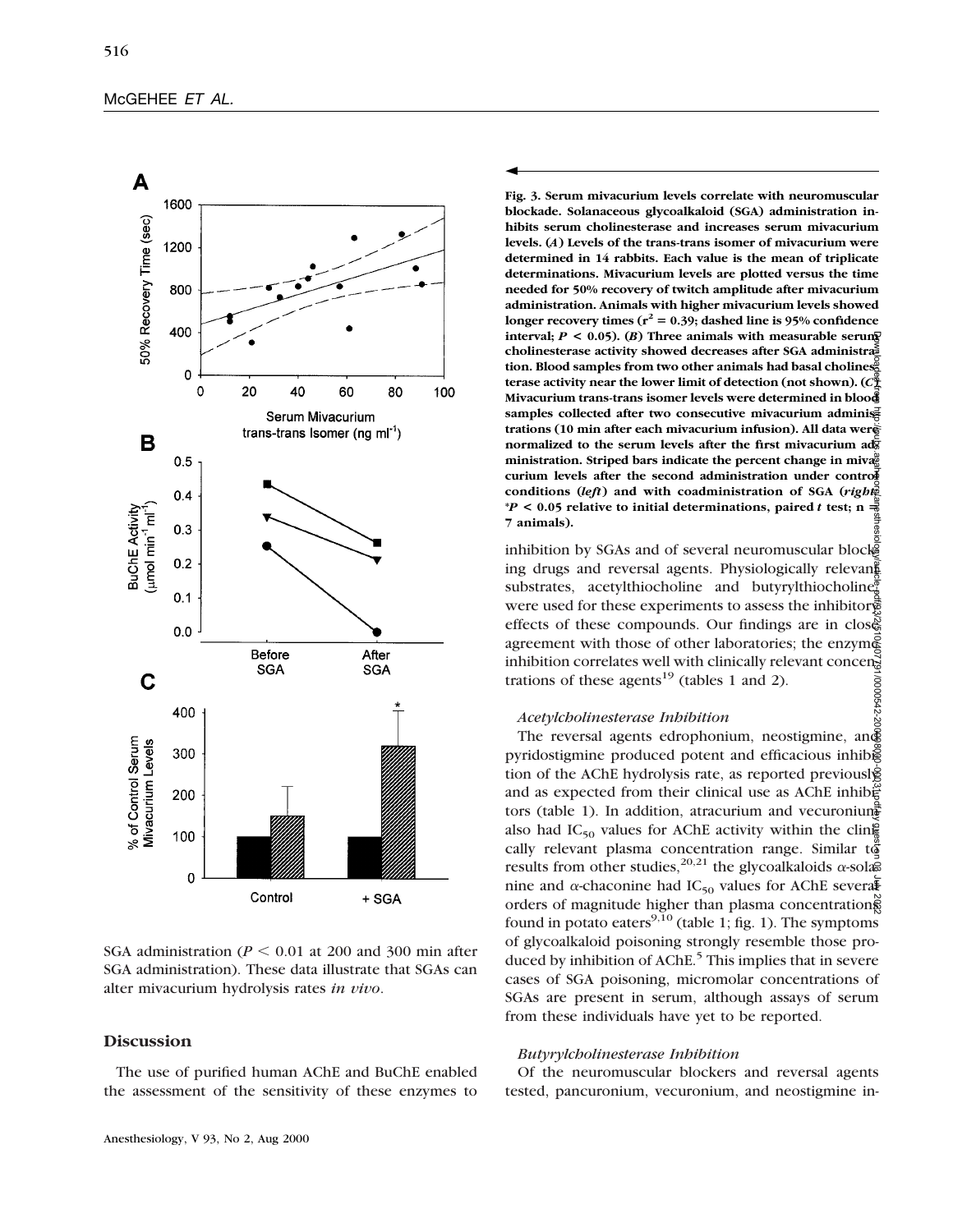**Fig. 4. Solanaceous glycoalkaloid (SGA) administration prolongs the recovery time from mivacurium-induced paralysis. (***A***) Example mivacurium paralysis profiles illustrating twitch amplitude in a rabbit before (closed symbols) and after (open symbols)** <sup>a</sup>**-solanine administration (12** <sup>m</sup>**mol/kg intravenously). Mivacurium adminstrations (27 nmol/kg intravenously) resulted in highly reproducible maximal paralysis levels. (***B***) Fifty percent recovery data from individual animals were normalized to the initial determination. Data from control (***left***),** <sup>a</sup>**-solanine–treated (***middle***), and** <sup>a</sup>**-chaconine–treated (***right***) animals are presented on equal scales for comparison. Both** <sup>a</sup>**-solanine and** <sup>a</sup>**-chaconine (12** <sup>m</sup>**mol/kg intravenously) were infused over a 20–60-min period, ending at time 0. Data from one animal are not shown on this graph due to a large effect. (***C***) The 50% recovery times normalized to the initial recovery were pooled according to the time of the measurement relative to completion of SGA administration and averaged. Both**  $\alpha$ -solanine (triangles,  $n = 6$  animals) and  $\alpha$ -chaconine (squares,  $n = 6$  ani**mals) showed significantly longer recovery times relative to control (circles,**  $n = 5$  animals;  $P < 0.05$  for less than **100-min group,** *P* **< 0.01 for 100–200 min and 200–300-min groups).**



duced significant BuChE inhibition at clinically relevant concentrations (table 2). Although mivacurium is rapidly hydrolyzed by BuChE, $^2$  we did not see an effect of mivacurium on BuChE activity rate at concentrations as high as 0.1 mm, even when applied only 15 s before spectrographic measurements. In this purified enzyme system, it is possible that mivacurium hydrolysis occurs on a time scale that is too rapid for our system to assay.

The SGAs,  $\alpha$ -solanine and  $\alpha$ -chaconine, both inhibited BuChE activity substantially within the nanomolar concentration range (table 2; fig. 1). These data show that SGAs can inhibit human BuChE at concentrations that are found in serum of individuals who have eaten a normal serving of potatoes. $9,10$  Further testing of the coadministration of SGAs with reversal agents and neuromuscular blockers indicated an additive effect on en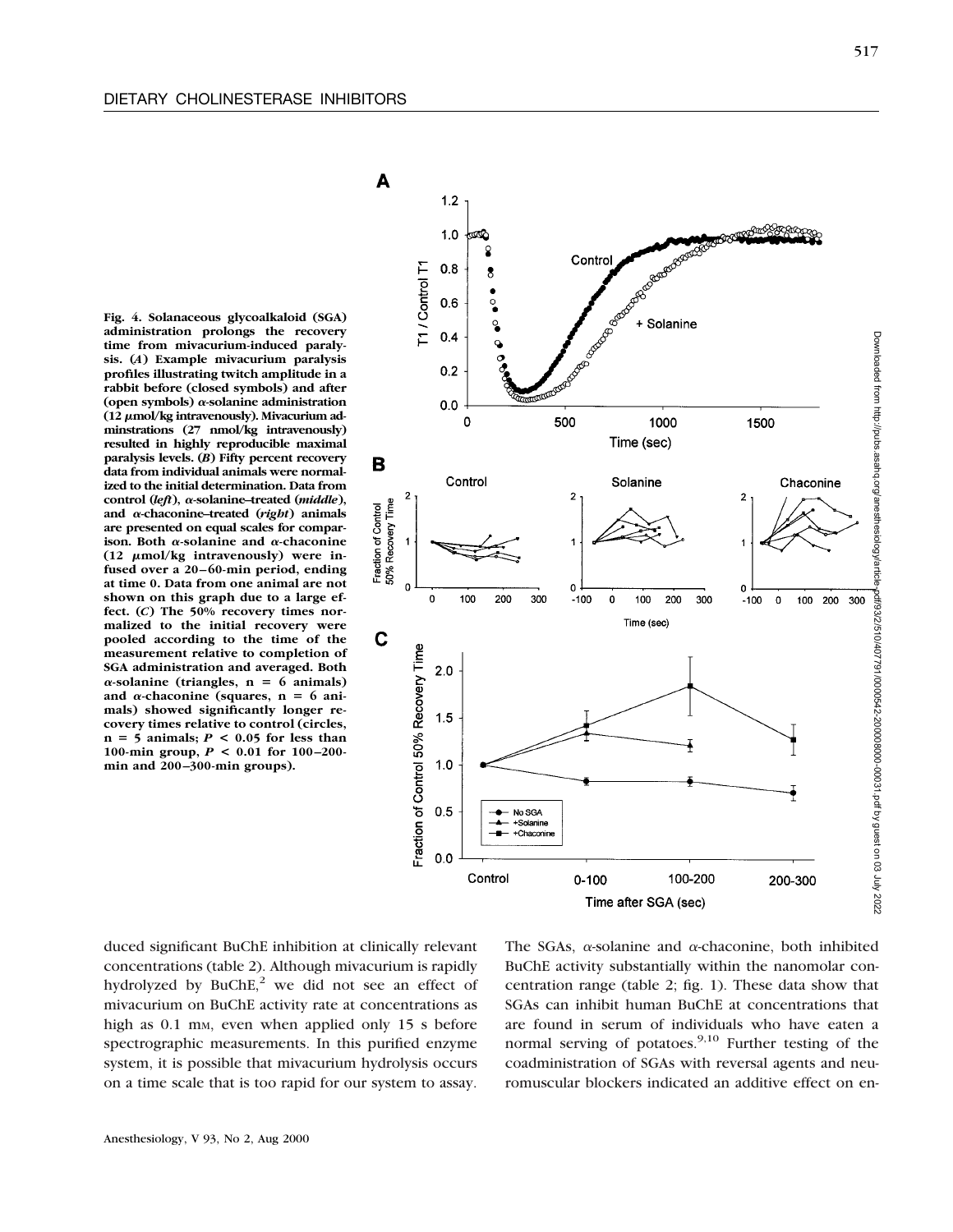zyme inhibition. Thus, SGA levels normally found in serum could significantly alter BuChE-mediated hydrolysis of drugs.

## In vivo *Prolongation of Mivacurium-induced Paralysis by SGAs*

Investigation of SGA effects on mivacurium-induced paralysis provided direct assessment of the physiologic relevance of BuChE inhibition by SGAs. Treatment of rabbits with SGAs was found to inhibit serum cholinesterase activity, which is consistent with previous reports indicating that SGAs inhibit rabbit plasma cholinesterases, including BuChE.<sup>18</sup> Also consistent with SGA inhibition of BuChE was the observation that mivacurium blood levels after SGA administration were higher than those measured after mivacurium infusion alone. Concomitantly, SGA treatment prolonged mivacurium-induced paralysis. These findings are in line with previous observations in which nondepolarizing neuromuscular blocking drugs were found to inhibit cholinesterase and mivacurium breakdown.22 Together, these findings suggest a level of causality consistent with the idea that ingestion of SGAs by normal individuals may contribute to the variability in the recovery from neuromuscular blockade.

#### *Implications for Drug Design*

The impetus for development of short-acting drugs that minimize paralysis times has led to the design of pharmaceutical agents that are degraded by endogenous enzymes. In the case of neuromuscular blocking drugs, the use of shorter-acting drugs has led to fewer respiratory complications.<sup>23</sup> Recent emphasis on ambulatory care provides additional motivation for rapid recovery from neuromuscular blockade. BuChE is a reasonable choice for the catalysis of neuromuscular blockers because of its robust expression (except in the case of liver failure), its constitutive activity, and the relative rarity of clinically relevant enzyme mutations described to date.<sup>5</sup> Although these properties reinforce the suitability of this enzyme system for drug metabolism, it is important to consider the effects of dietary constituents on enzyme activity.

There is precedent for the idea that naturally occurring compounds can alter drug metabolism. Components of grapefruit juice can alter drug metabolism by inhibiting the metabolic cytochrome P-450 isozyme CPY3A4. Normally, metabolism of terfenedine (Seldane) by this enzyme limits the bioavailability of this drug, protecting the patient from its potentially cardiotoxic effects.<sup>24,25</sup>

Therefore, the effects of pharmacological agents can be complicated by naturally occurring inhibitors of metabolic enzymes, a factor that may not be realized during clinical trials. Plants have adapted complex antipredation mechanisms, and many natural plant toxins are closely monitored by the food products industry. Although partial inhibition of an enzyme such as P-450 or BuChE may have little or no consequence in a normal, healthy individual, it is important to consider how small changes in activity may influence the time course and efficacy of drugs that are dependent upon hydrolysis by endogenous enzymes.

Coadministration of SGAs and neuromuscular blocking drugs alters drug potency, as shown by results from *in vitro* assays of purified human BuChE and from *in vivo* observations in our rabbit model system. Although conclusive evidence necessitates human studies, these results may explain the significant variation in the time needed for recovery from neuromuscular blockade in normal, healthy individuals. Our findings also support the hypothesis that naturally occurring dietary factors can influence drug metabolism.

The authors thank Wei-jen Tang, Department of Neurobiology, Pharmacology and Physiology, University of Chicago, Chicago, Illinois, who generously provided use of the 96-well microplate reader; Hermona Soreq, Ph.D., and Yael Loewenstein-Lichtenstein, Ph.D., Department of Biolgical Chemistry, Hebrew University of Jerusalem, Jerusalem, Israel who provided invaluable advice on the enzyme assays; Peter Sporns, Ph.D., Department of Agriculture, Food, and Nutritional Science, Edg monton, Canada, for helpful technical advice and discussions; Professor Alfred Doenicke, Institute for Anesthesiology, Ludwig-Maximilian& University, Munich, Germany, who generously donated butyrylchog linesterase; John Henderson, Departments of Animal Science and Environmental Toxicology, University of California-Davis, for measureg ment of the cholinesterase levels in the rabbit serum; and Ryan Cook, M.D., and Barbara Brandom, M.D., University of Pittsburg, Pittsburgh, Pennsylvania, who generously donated the mivacurium assays. Downloaded from http://pubs.asahq.org/anesthesiology/article-pdf/93/2/510/407791/0000542-200008000-00031.pdf by guest on 03 July 2022

#### **References**

1. Cooper JR: Unsolved problems in the cholinergic nervous system. J Neurochem 1994; 63:395–9

 $\overline{5}$ 

2. Savarese JJ, Ali HH, Basta SJ, Embree PB, Scott RP, Sunder N, Weakly JN, Wastila WB, el-Sayad HA: The clinical neuromuscular pharmacology of mivacurium chloride (BW B1090U): A short-acting nondepolarizing ester neuromuscular blocking drug. ANESTHESIOLOGY 1988; 68:723–32

3. Cook DR, Freeman JA, Lai AA, Kang Y, Stiller RL, Aggarwal S, Harrelson JC, Welch RM, Samara B: Pharmacokinetics of mivacurium in normal patients and in those with hepatic or renal failure. Br J Anaesth 1992; 69:580–5

4. Savarese JJ, Miller RD, Lien CA, Caldwell JE: Pharmacology of muscle relaxants and their antagonists, Anesthesia, 4th Edition. Edited by Miller RD. Livingstone, NY, Churchill, 1994, pp 417–87